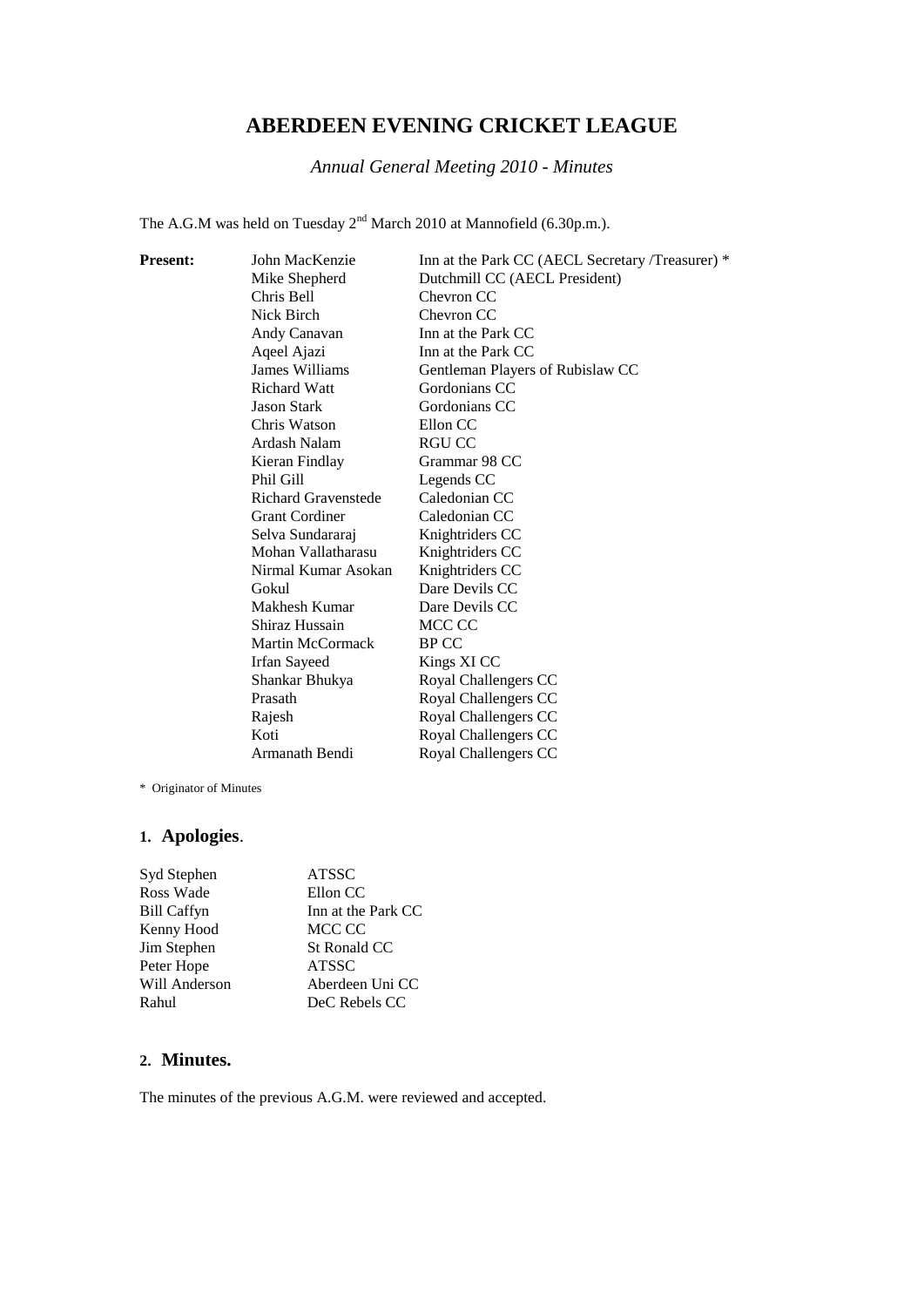#### **3. Reports and Accounts.**

**a) President's Report.** General report presented by Mike Shepherd summarising the on-field events of last season.

League Winners – The Legends Oxy Cup Winners – DeC Rebels Batsman of the Year – Kapil (DeC Rebels) Bowler of the Year – Russell Balsillie (The Legends) Oxy Cup Final MOTM - Amol (DeC Rebels)

#### **b) Secretary's Report.**

The Secretary thanked all clubs for continuing to report the results (results @aecl.org.uk) in a timely fashion.

Feedback received from Aberdeen Council is that the new AECL cricket pitch payment procedure is working well. Still await confirmation of the revised pitch fee for 2010.

Spreading the Cup competition throughout the season to provide the best opportunity to play the final at Mannofield proved to be a success.

The website appeared to be working well with no problems. Shiraz Hussain offered support with the website when the Secretary was unavailable.

The Secretary recommended that a sub-committee be formed to review the overall structure and format of the AECL, especially in light of the number of teams now taking part. The Secretary would contact individuals directly.

**c) Treasurer's Report**. Cash in hand as of 31-12-09 was £ 173.15.

A number of subscriptions (£45.00) remain uncollected from last season.

#### **4. Elections**

- **a) President:** Mike Shepherd (Unopposed)
- **b) Secretary/Treasurer:** John MacKenzie (Unopposed)
- **c) Committee:** Chris Watson, Grant Jamieson, James Williams and Selva Sundararaj (additional member).

#### **5. Membership Changes**

Gordonians, RGU, Kings XI, BP and the Royal Challengers were all accepted into the League. All 15 teams that took part last year would be re-entering, making 20 teams in total for 2010 - an increase of 9 teams over the last two years.

## **6. Cricket pitches**

There will be a maximum of 9 pitches available on a Tuesday.

- Duthie Park x 3
- Links
- Shed x 2
- Allan Park (Legends)
- Kings College (Aberdeen Uni)
- Countesswells (Apache Gordonians / RGU Tomahawks)